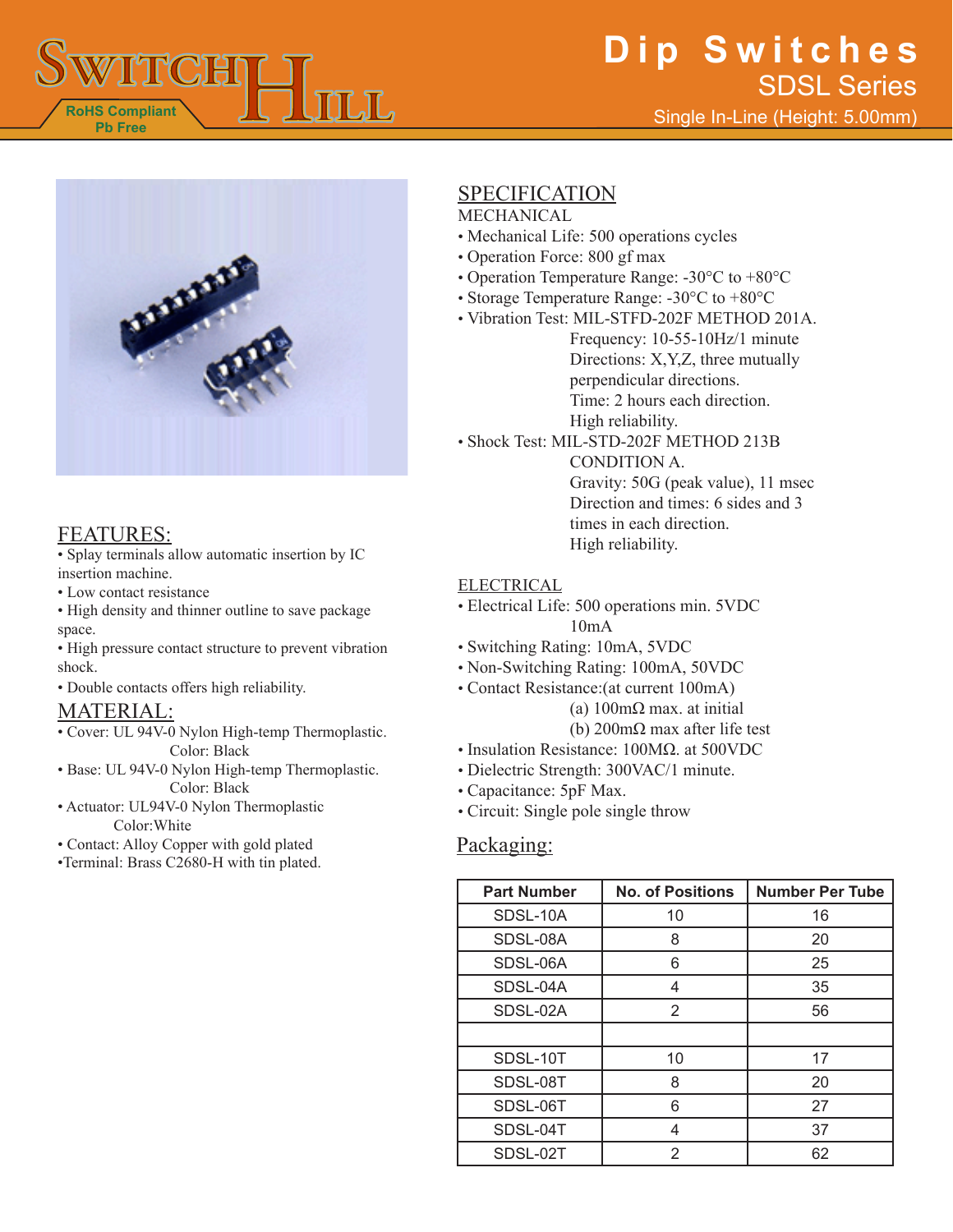

SDSL-12 | 12 | 33.02[1.300] | 30.48[1.200]

# SDSL-A



SDSL-T



| SDSL-12  | 12          | 33.02[1.300] | 30.48[1.200] |
|----------|-------------|--------------|--------------|
| SDSL-10  | 10          | 27.94[1.100] | 25.40[1.000] |
| SDSL-08  | 8           | 22.86[.900]  | 20.32[.800]  |
| SDSL-06  | հ           | 17.78[.700]  | 15.24[.600]  |
| SDSL-04  |             | 12.70[.500]  | 10.16[.400]  |
| SDSL-02  | 2           | 7.62[.300]   | 5.08[.200]   |
| Prod. No | No. Of Pos. | DIM A        | DIM B        |

SCHEMATIC(TYP.)

CIRCUIT

| <b>DIAGRAM</b> | (2.4.6.8.10.12 POS.<br>. |  |  |  |  |  |  |  |
|----------------|--------------------------|--|--|--|--|--|--|--|